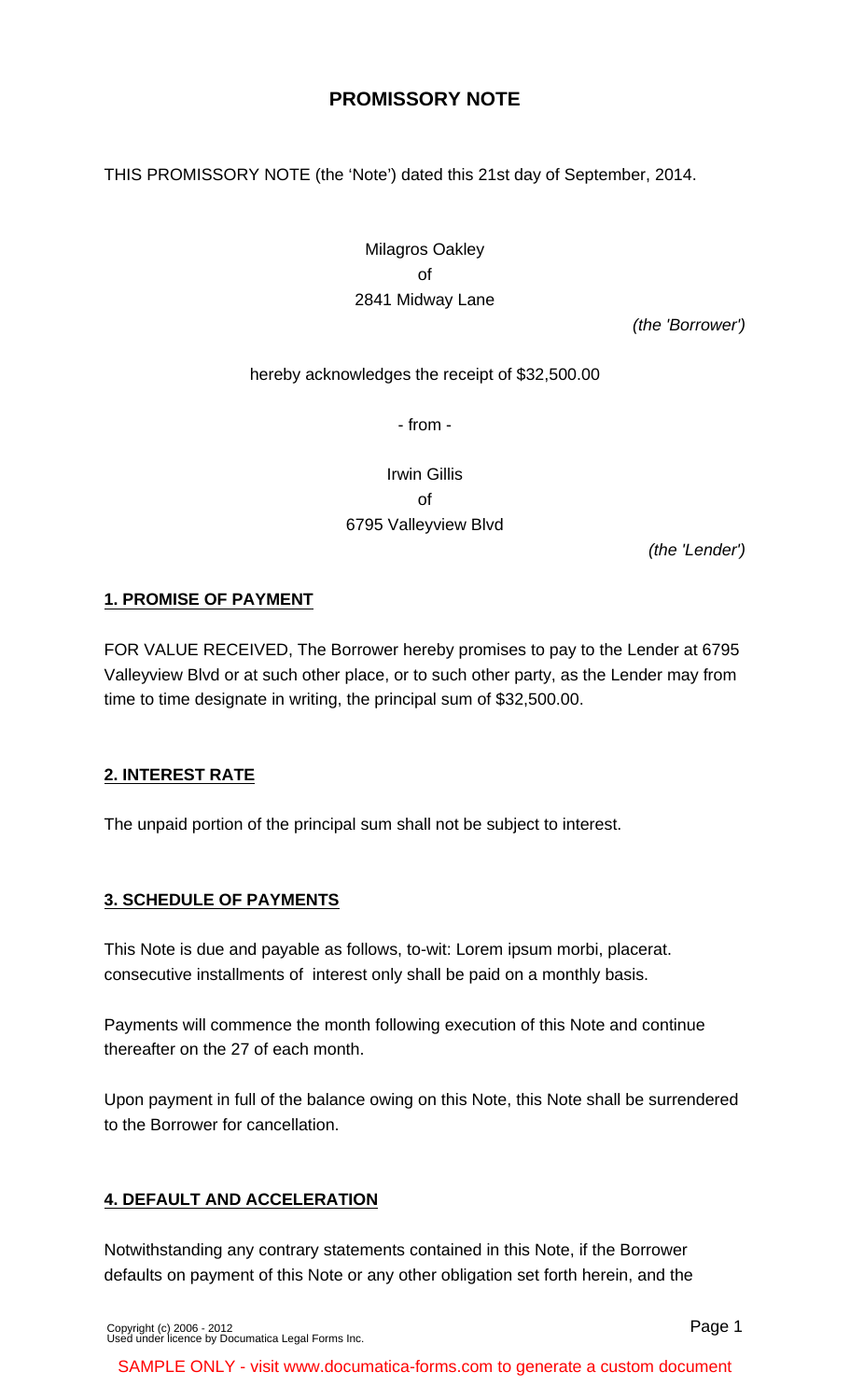default continues after the Lender notifies the Borrower of the default and the period within which it must be corrected, as may be required by law, then the Lender may declare the unpaid principal balance, and any accrued interest, immediately due and payable.

# **5. SECURITY**

This Note shall not be secured by any form of security.

## **6. GOVERNING LAW**

This Note is being delivered in, and shall be governed, construed, enforced, and interpreted by, through, and under, the laws of the State of South Dakota excluding conflict of law principles that would cause the application of the laws of another jurisdiction.

# **7. COLLECTION COSTS**

Should the Borrower default on payment of this Note or any other obligation set forth herein, all costs incurred by the Lender in attempting to enforce this Note, including, but not limited to, any and all legal costs, will be added to the outstanding principal and will be paid immediately by the Borrower.

Should the Borrower default and the Lender accelerate the amount due, all amounts outstanding under this Note shall be subject to an interest rate of 96% per year from the date of demand until paid.

## **8. BINDING EFFECT**

The covenants and obligations set forth in this Note shall be binding on and inure to the benefit of the heirs, executors, successors, legal representatives, administrators, and assigns of the Borrower and the Lender. The Borrower waives presentment for payment, demand and protest and notice of protest, and of dishonor and non-payment of this Note.

(This space intentionally left blank)